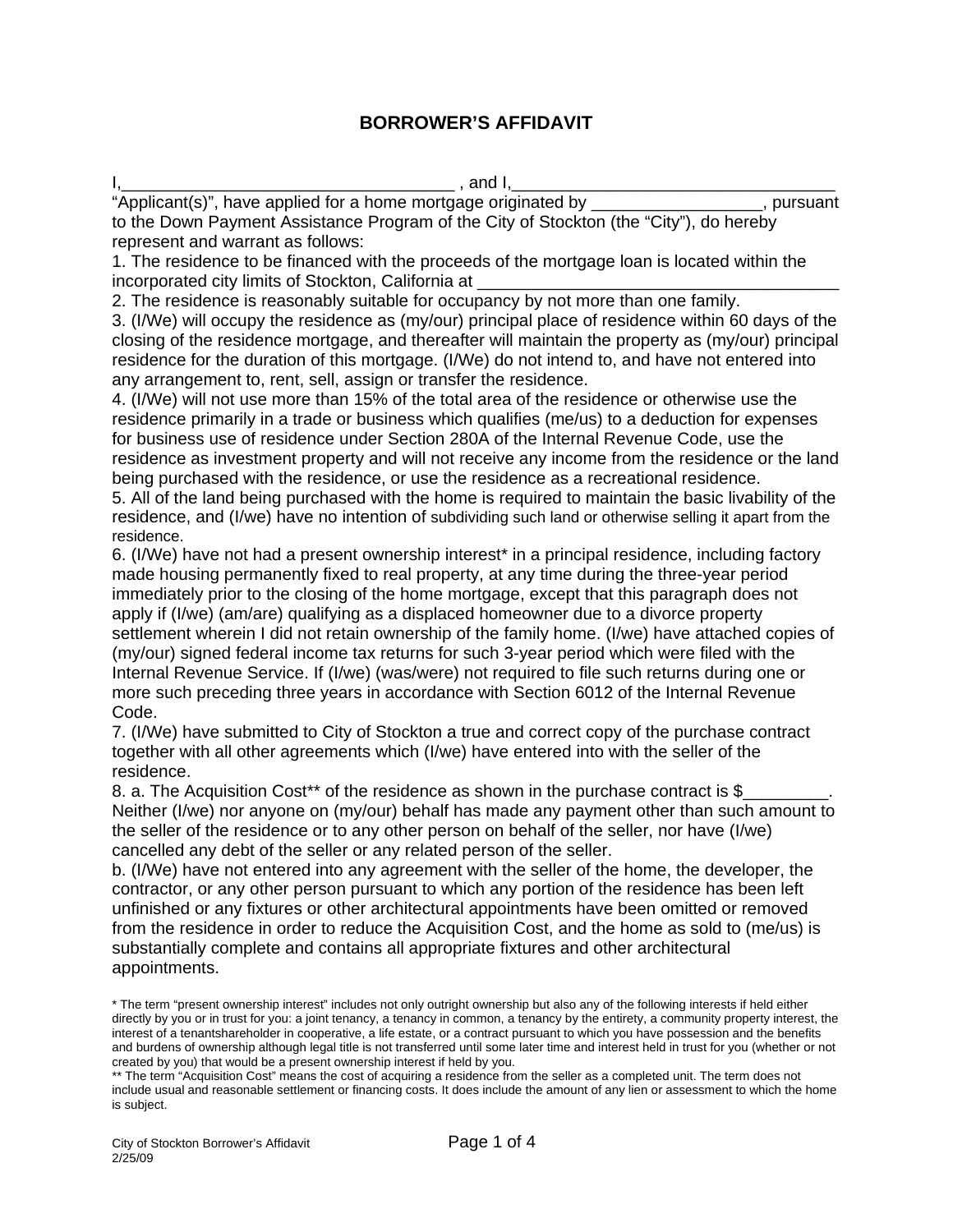# **BORROWERS AFFIDAVIT**

9. (I/We) will not allow the property to be transferred during the term of the loan without the approval of the City of Stockton.

10. (I/We) certify that (my/our) annualized gross income for the last calendar year is \_\_\_\_\_\_\_\_\_.

11. (I/We) certify that the total number of members of (my/our) family, including (me/us), who will reside permanently in the residence is \_\_\_\_\_\_\_\_\_\_, and that the Applicant(s), and only the Applicant(s), (is/are) acquiring a present ownership interest in the residence.

12. (I/We) certify that (I/we) are citizens or other nationals of the United States or a qualified alien as defined in the Citizenship and Alien Verification regulations set forth in Title 25 of the California Code of Regulations, Division Z, Chapter 3 (Sections 12001, *et. Seq.*) which implement federal legislations known as Title IV of the Personal Responsibility and Work Opportunity Reconciliation Act of 1996 (Pub. L. No. 104-193, 8 U.S.C. Sections 1601, *et. Seq.*).

#### **(I/We) Certify that (my/our) Social Security Numbers are:**

| Name | Social Security Number                                                                                                |
|------|-----------------------------------------------------------------------------------------------------------------------|
|      | <u> 1980 - Jan Sarajević, politički predsjednik i politički predsjednik i politički predsjednik i politički preds</u> |
| Name |                                                                                                                       |
| Name | Social Security Number _______________                                                                                |
| Name | Social Security Number                                                                                                |
|      |                                                                                                                       |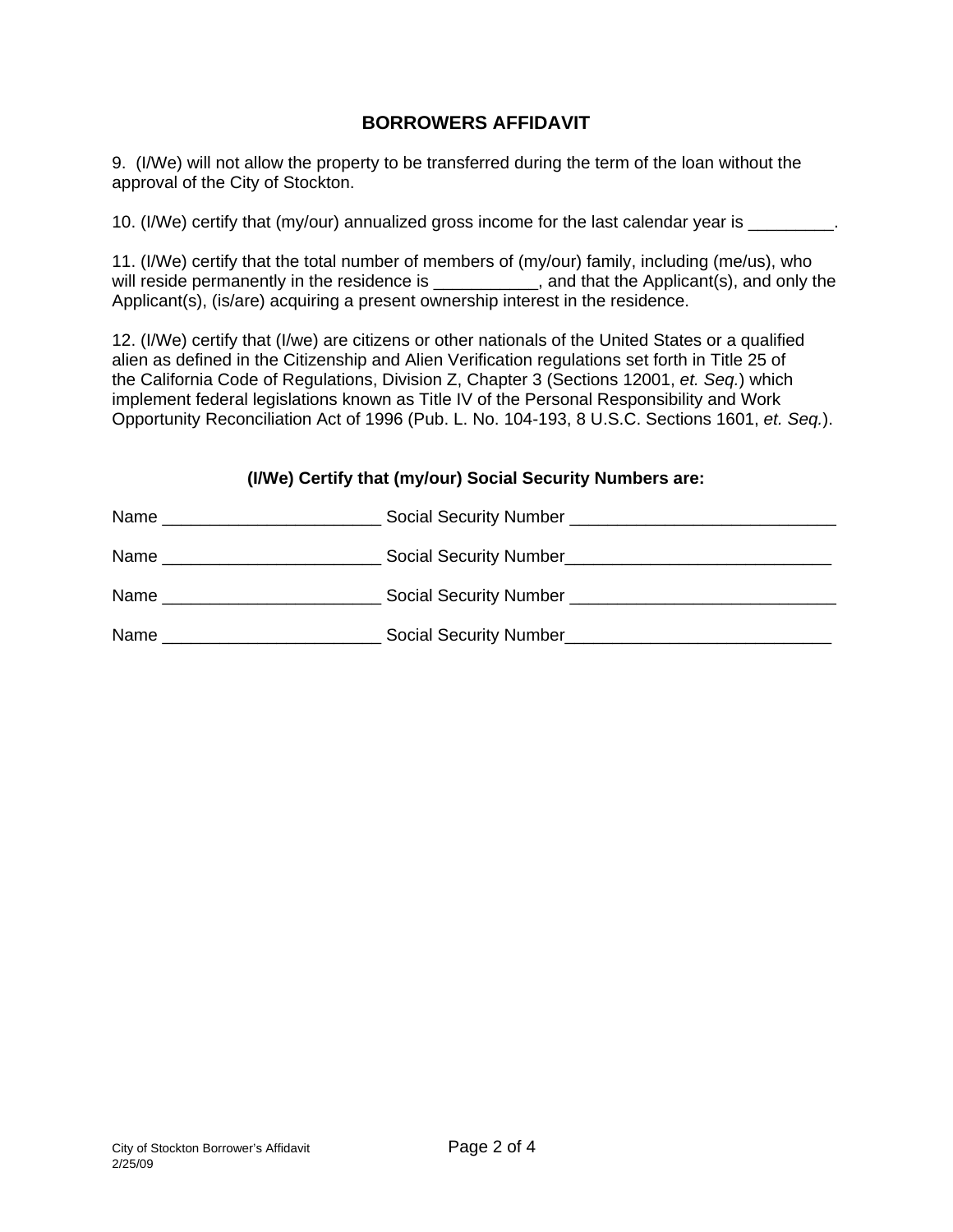13. The following information is requested by the federal government. California law requires that such information, when collected, be broken down into more specific categories as described below. You are not required to furnish this information, but are encouraged to do so. The law provides that a lender may not discriminate on the basis of this information, or on whether you choose to furnish it.

| <b>BORROWER</b>                      |                | <b>CO-BORROWER</b>             |                           | <b>BORROWER #3</b>             |                                 | <b>BORROWER #4</b>             |                           |  |
|--------------------------------------|----------------|--------------------------------|---------------------------|--------------------------------|---------------------------------|--------------------------------|---------------------------|--|
| I do not wish to furnish             |                | do not wish to furnish         |                           | do not wish to furnish         |                                 | I do not wish to furnish       |                           |  |
| this information<br>this information |                | this information               |                           |                                | this information                |                                |                           |  |
| Male $\square$ Female $\square$      |                |                                | Male $\Box$ Female $\Box$ |                                | Male $\square$ Female $\square$ |                                | Male $\Box$ Female $\Box$ |  |
| <b>Race or National Origin</b>       |                | <b>Race or National Origin</b> |                           | <b>Race or National Origin</b> |                                 | <b>Race or National Origin</b> |                           |  |
|                                      | American<br>П  |                                | American<br>П             | П                              | American                        |                                | American<br>П             |  |
|                                      | Indian or      |                                | Indian or                 |                                | Indian or                       |                                | Indian or                 |  |
|                                      | Alaskan Native | Alaskan Native                 |                           | Alaskan Native                 |                                 | Alaskan Native                 |                           |  |
| □                                    | Chinese        | □                              | Chinese                   | □                              | Chinese                         | □                              | Chinese                   |  |
| □                                    | Japanese       | $\Box$                         | Japanese                  | $\Box$                         | Japanese                        | □                              | Japanese                  |  |
| □                                    | Filipino       | □                              | Filipino                  | □                              | Filipino                        | □                              | Filipino                  |  |
| $\Box$                               | Korean         | $\Box$                         | Korean                    | $\Box$                         | Korean                          | $\Box$                         | Korean                    |  |
| $\Box$                               | Vietnamese     | $\Box$                         | Vietnamese                | $\Box$                         | Vietnamese                      | $\Box$                         | Vietnamese                |  |
| $\Box$                               | Asian Indian   | $\Box$                         | Asian Indian              | $\Box$                         | Asian Indian                    | $\Box$                         | Asian Indian              |  |
| $\Box$                               | Laotian        | $\Box$                         | Laotian                   | $\Box$                         | Laotian                         | $\Box$                         | Laotian                   |  |
| □                                    | Cambodian      | $\Box$                         | Cambodian                 | $\Box$                         | Cambodian                       | $\Box$                         | Cambodian                 |  |
| □                                    | Hawaiian       | $\Box$                         | Hawaiian                  | $\Box$                         | Hawaiian                        | $\Box$                         | Hawaiian                  |  |
| □                                    | Guamanian      | $\Box$                         | Guamanian                 | $\Box$                         | Guamanian                       | $\Box$                         | Guamanian                 |  |
| □                                    | Samoan         | $\Box$                         | Samoan                    | $\Box$                         | Samoan                          | □                              | Samoan                    |  |
| $\Box$                               | Black or       | $\Box$                         | Black or                  | $\Box$                         | Black or                        | $\Box$                         | Black or                  |  |
|                                      | African        |                                | African                   |                                | African                         |                                | African                   |  |
| □                                    | American       | □                              | American                  | □                              | American                        | □                              | American                  |  |
| □                                    | Hispanic       | $\Box$                         | Hispanic                  | $\Box$                         | Hispanic                        | $\Box$                         | Hispanic                  |  |
| □                                    | White          | $\Box$                         | White                     | □                              | White                           | □                              | White                     |  |
| $\Box$                               | Other          | $\Box$                         | Other                     | $\Box$                         | Other                           | $\Box$                         | Other                     |  |
|                                      |                |                                |                           |                                |                                 |                                |                           |  |

**IF YOU CHOOSE NOT TO FURNISH THE ABOVE INFORMATION AND YOU HAVE MADE THIS APPLICATION IN PERSON, UNDER FEDERAL REGULATIONS THE LENDER IS REQUIRED TO NOTE YOUR RACE OR NATIONAL ORIGIN AND SEX ON THE BASIS OF VISUAL OBSERVATION OR SURNAME.**